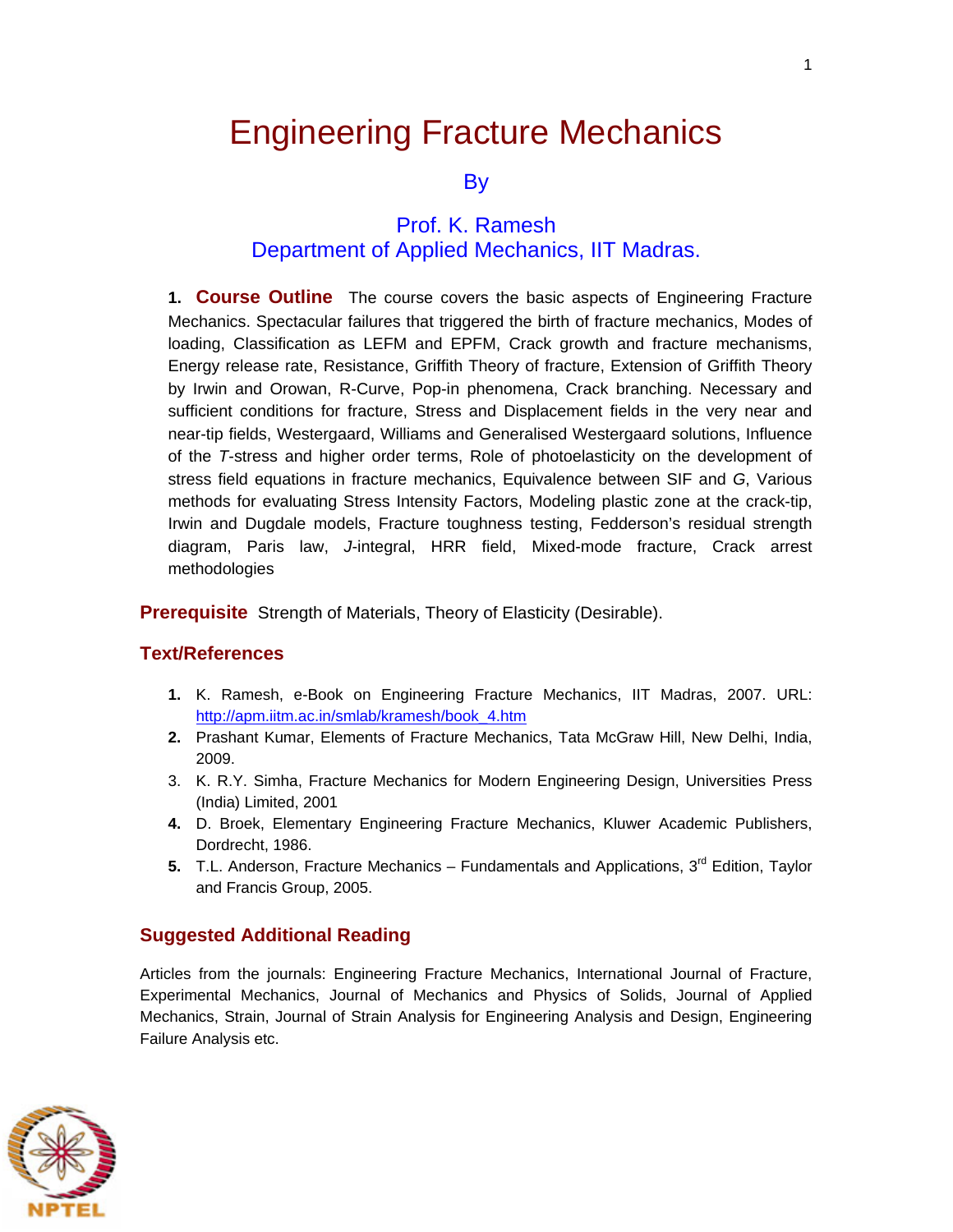| <b>Modules</b> | Title                                                    | Lectures |
|----------------|----------------------------------------------------------|----------|
| Module $-1$    | <b>Overview of Engineering Fracture Mechanics</b>        | 7        |
| Module $-2$    | <b>Energy Release Rate</b>                               | 5        |
| Module $-3$    | <b>Review of Theory of Elasticity</b>                    | 2        |
| Module $-4$    | <b>Crack-tip Stress and Displacement Fields</b>          | 9        |
| Module $-5$    | Discussion Session - I                                   | 1        |
| Module $-6$    | SIF's, Plastic Zone Modeling, Fracture Toughness Testing | 9        |
| Module $-7$    | <b>Crack Initiation and Life Estimation</b>              | 3        |
| Module $-8$    | <b>Advanced Topics</b>                                   | 4        |
| Module $-9$    | Discussion Session - II                                  |          |

### Course Organisation

## Module - 1. Overview of Engineering Fracture Mechanics

| Lecture                                                 | <b>Concepts Covered</b>                                                                                                                                                                                                                                                                                                    |
|---------------------------------------------------------|----------------------------------------------------------------------------------------------------------------------------------------------------------------------------------------------------------------------------------------------------------------------------------------------------------------------------|
| <b>EFM Course Outline</b>                               | List of chapters and the concepts that would be covered in the course.<br>Review of tension test, bending and torsion. Method of handling combined<br>stresses, principal stresses. Definition of failure, yield criteria, buckling as<br>a failure mode. Need for fatigue test and focus on what data being<br>collected. |
| 2<br><b>Spectacular Failures</b>                        | Further details on Fatigue test, Review on conventional design<br>methodologies. List of spectacular failures. Discussion on Boston<br>molasses failure, Liberty ship failure, Ductile-brittle transition temperature<br>and its relevance.                                                                                |
| 3<br><b>Lessons from</b><br><b>Spectacular Failures</b> | Comet disaster, Aloha Airline failure. Lessons from spectacular failures.<br>Fracture – Bane or boon? Common applications of fracture/fracture<br>prevention, Brief introduction to photoelasticity, Photoelastic appreciation<br>of severity of a crack.                                                                  |
| <b>LEFM and EPFM</b>                                    | Historical development, Contributions of Inglis, Griffith and<br>Irwin.<br>Extremum cases of an elliptical hole, Various results of fracture in glass,<br>Classification of LEFM and EPFM - based on plastic deformation,<br>materials and applications. Modes of Loading - Mode-I, Mode-II and<br>Mode-III.               |

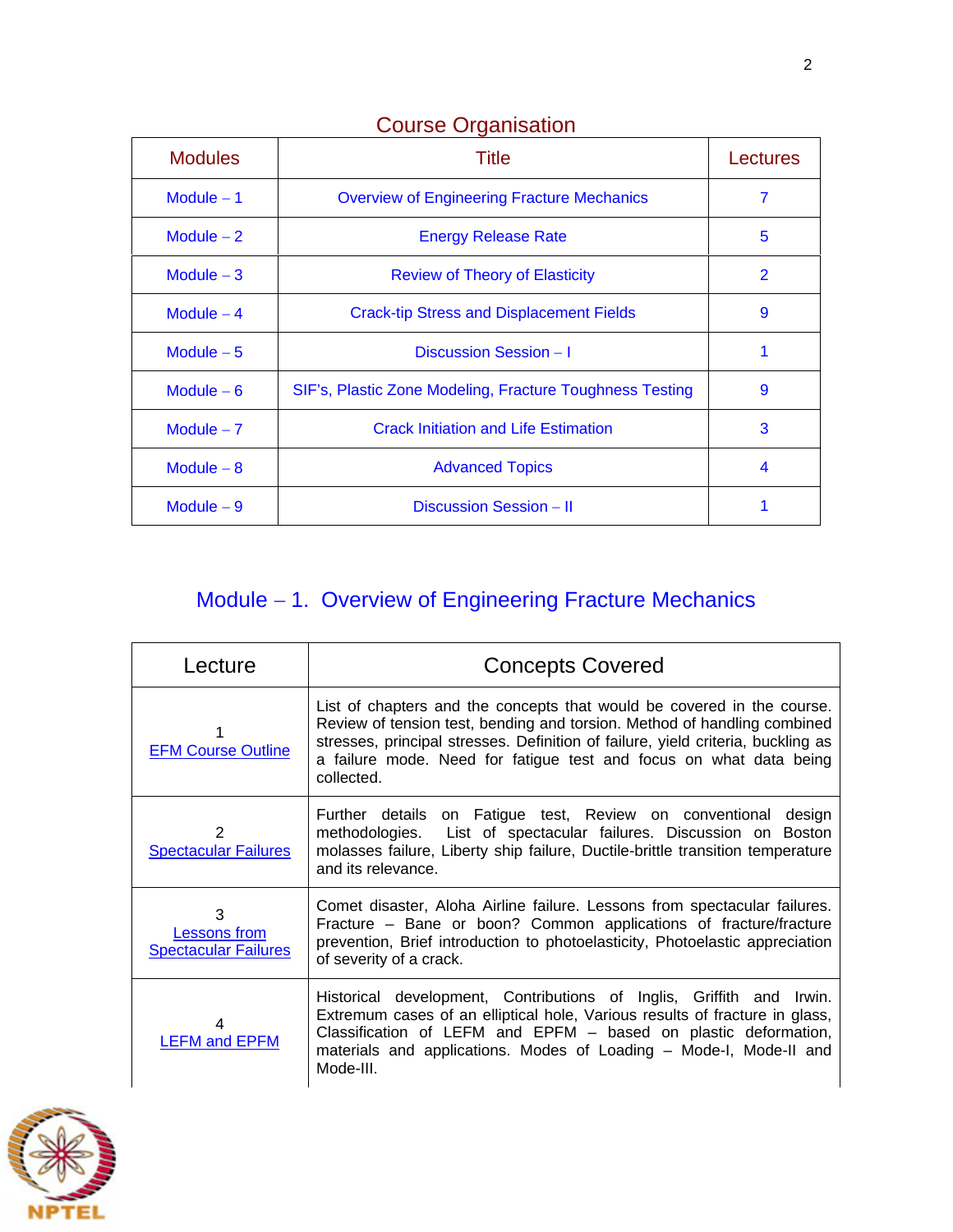| 5<br><b>Fracture Mechanics is</b><br><b>Holistic</b>  | New test for fracture mechanics, Crack-growth curves, Residual strength<br>diagram, Summary of fracture parameters. Practical examples of fracture,<br>Typical photoelastic fringes for Mode-I, Mode-II and Mixed mode loadings.                                                                |
|-------------------------------------------------------|-------------------------------------------------------------------------------------------------------------------------------------------------------------------------------------------------------------------------------------------------------------------------------------------------|
| 6<br><b>Fatigue Crack Growth</b><br><b>Model</b>      | Geometric features of photoelastic fringes observed near the crack-tip.<br>Multiple radial cracks in annular plates - its engineering relevance. Books<br>and references. Crack growth and fracture mechanisms. Shear-lip in<br>necking. Fatigue crack growth model. Striations and Beachmarks. |
| <b>Crack Growth and</b><br><b>Fracture Mechanisms</b> | Clarifications on fatigue crack growth model. Stress corrosion cracking<br>(SCC) - Active path dissolution, Hydrogen embrittlement, Film induced<br>cleavage. Creep, Corrosion fatigue, Liquid metal embrittlement. Fracture<br>mechanisms - Brittle fracture, Ductile fracture.                |

## Module - 2. Energy Release Rate

| Lecture                                               | <b>Concepts Covered</b>                                                                                                                                                                                                                                                                                             |
|-------------------------------------------------------|---------------------------------------------------------------------------------------------------------------------------------------------------------------------------------------------------------------------------------------------------------------------------------------------------------------------|
| 8<br><b>Elastic Strain Energy</b>                     | Surface energy, Elastic strain energy stored in terms of stress<br>components, in terms of axial, torsion and bending loads for slender<br>members. Strain energy change in the presence of a crack under constant<br>loading and constant displacement.                                                            |
| 9<br><b>Fracture Strength by</b><br>Griffith          | Strain energy in the presence of a crack by relaxation analogy, Fracture<br>strength, Validation of Griffith's approach, Estimation of Theoretical<br>strength based on lattice properties, Size effect, Crack-size effect.                                                                                         |
| 10<br><b>Energy Release Rate</b>                      | Definition of energy release rate $(G)$ and Resistance $(R)$ , G as a function<br>of Potential energy by energy balance. Expression of G in terms of<br>compliance, Design of constant G specimen, Evaluation of G for two<br>examples.                                                                             |
| 11<br><b>Utility of Energy</b><br><b>Release Rate</b> | Difficulties in Griffith's theory, Necessary and sufficient conditions for<br>fracture, Crack branching in brittle materials, Irwin and Orowan extension<br>of Griffth's theory to ductile solids, R-curve in plane strain and plane<br>stress. Specimen specification for class experiment.                        |
| 12<br>Pop-in Phenomenon                               | Need for energy release rate being non-linear, Pop-in phenomenon, Class<br>experiment demonstrating the influence of crack configuration on fracture<br>behavior, Review of Strength of Materials, Deformation of a plane section<br>due to constant shear in a beam, Definition of a free surface and its utility. |

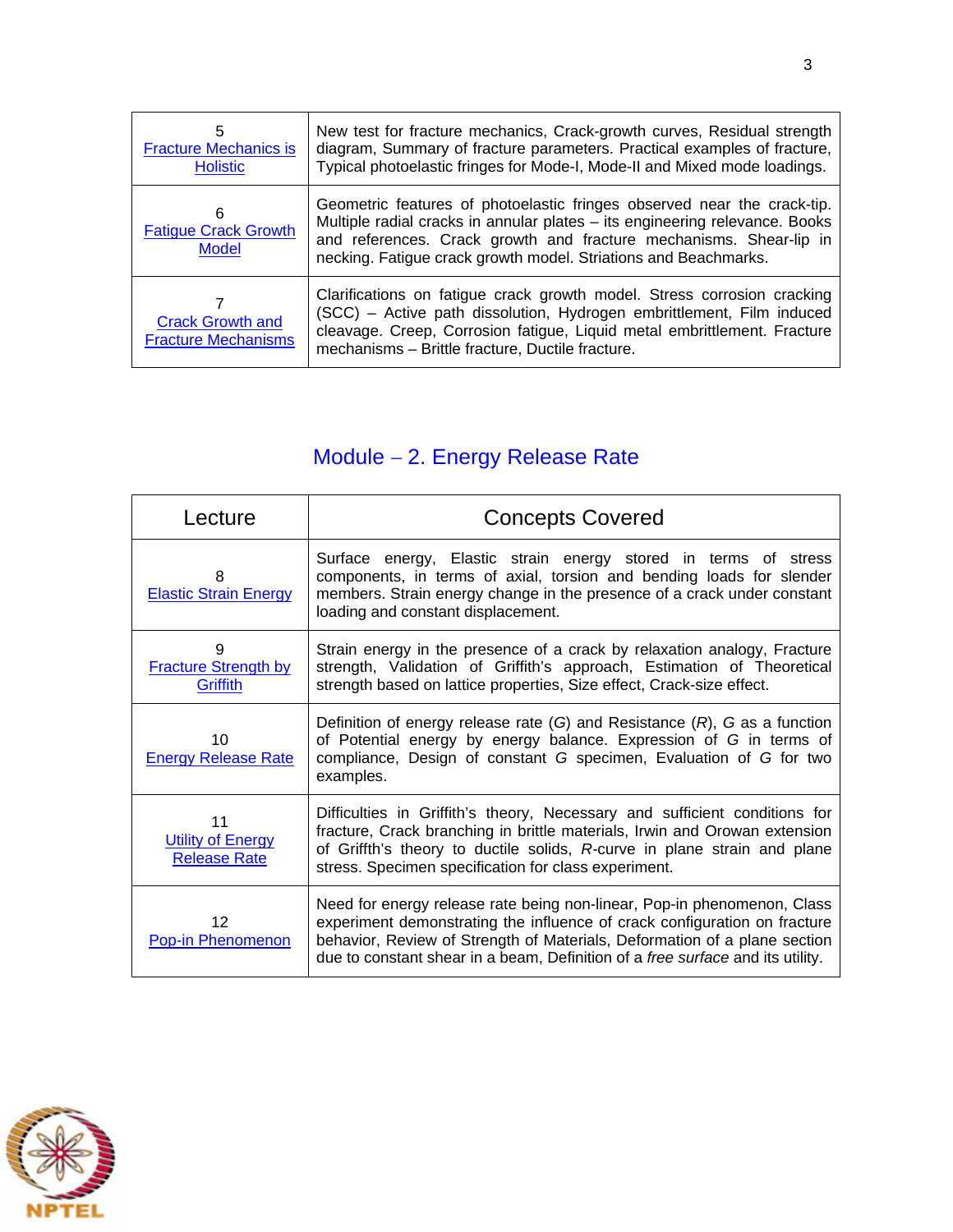## Module  $-3$ . Review of Theory of Elasticity

| 13<br><b>Displacement and</b><br><b>Stress Formulations</b> | Simply connected and multiply connected domains, Displacement and<br>stress formulations, Compatibility conditions, Plane stress and plane strain<br>situations, Airy's stress function, Semi-inverse method, Forms of stress<br>functions in Cartesian co-ordinates. |
|-------------------------------------------------------------|-----------------------------------------------------------------------------------------------------------------------------------------------------------------------------------------------------------------------------------------------------------------------|
| 14                                                          | Solution to the problem of a beam under uniformly distributed loading,                                                                                                                                                                                                |
| <b>Forms of Stress</b>                                      | Forms of stress function in polar co-ordinates, List of problems that could                                                                                                                                                                                           |
| <b>Functions</b>                                            | be solved, Illustration of principle of superposition, Analytic functions.                                                                                                                                                                                            |

## Module 4. Crack-tip Stress and Displacement Field Equations

| 15<br><b>Airy's Stress Function</b><br>for Mode-I                  | Cauchy-Riemann conditions, Airy's stress function for Mode-I, Satisfaction<br>of bi-harmonic equation, Boundary conditions.                                                                                                                                                                            |
|--------------------------------------------------------------------|--------------------------------------------------------------------------------------------------------------------------------------------------------------------------------------------------------------------------------------------------------------------------------------------------------|
| 16<br><b>Westergaard Solution</b><br>of Stress Field for<br>Mode-I | Westergaard stress function for Mode-I, Origin shifting, Very-near tip<br>stress field, Definition of SIF, Comparison of photoelastic fringes with<br>Westergaard solution, Irwin's modification of Westergaard's solution, T-<br>stress, Work of Tada, Paris and Irwin.                               |
| 17<br><b>Displacement Field for</b><br>Mode-I                      | Review of Westergaard and modified Westergaard stress field equations,<br>Stress field near a blunted crack-tip by Creager and Paris, Displacement<br>field in plane stress and plane strain in the form of stress functions as well<br>as in terms of polar co-ordinates, Definition of COD.          |
| 18<br><b>Relation between K</b><br>and $G_{I}$                     | Evaluation of COD from displacement field referred with crack centre as<br>origin, Crack opens like an ellipse, Evaluation of G from displacement of<br>crack faces, Interrelationship between $K_i$ and $G_i$ by closing an incremental<br>crack extension.                                           |
| 19<br><b>Stress Field in Mode-II</b>                               | Westergaard solution for near-tip stress field in Mode-II, Photoelastic<br>fringes in Mode-II, Comparison of fringes plotted from Westergaard's<br>solution, Discussion on influence of T-stress on fringe patterns in Mode-I,<br>Mixed Mode (Mode-I+ Mode-II), Displacement formulation for Mode-III. |
| 20<br>Generalised<br>Westergaard<br>Approach                       | Stress and displacement field in Mode-III, Need for improvement to<br>Westergaard solution for Mode-I, Kolosov-Muskhelishvili approach, Forms<br>of stress functions in complex potentials, Comprehensive Airy's stress<br>function for Mode-I, Generalised Westergaard equations.                     |
| 21<br><b>William's Eigen</b><br><b>Function Approach</b>           | Generalised Westergaard equations, Forms of Z and Y, Series stress field,<br>Variation of maximum shear along crack axis, William's eigen function<br>approach, Boundary conditions, Characteristic equation, Discussion on<br>admissible roots.                                                       |

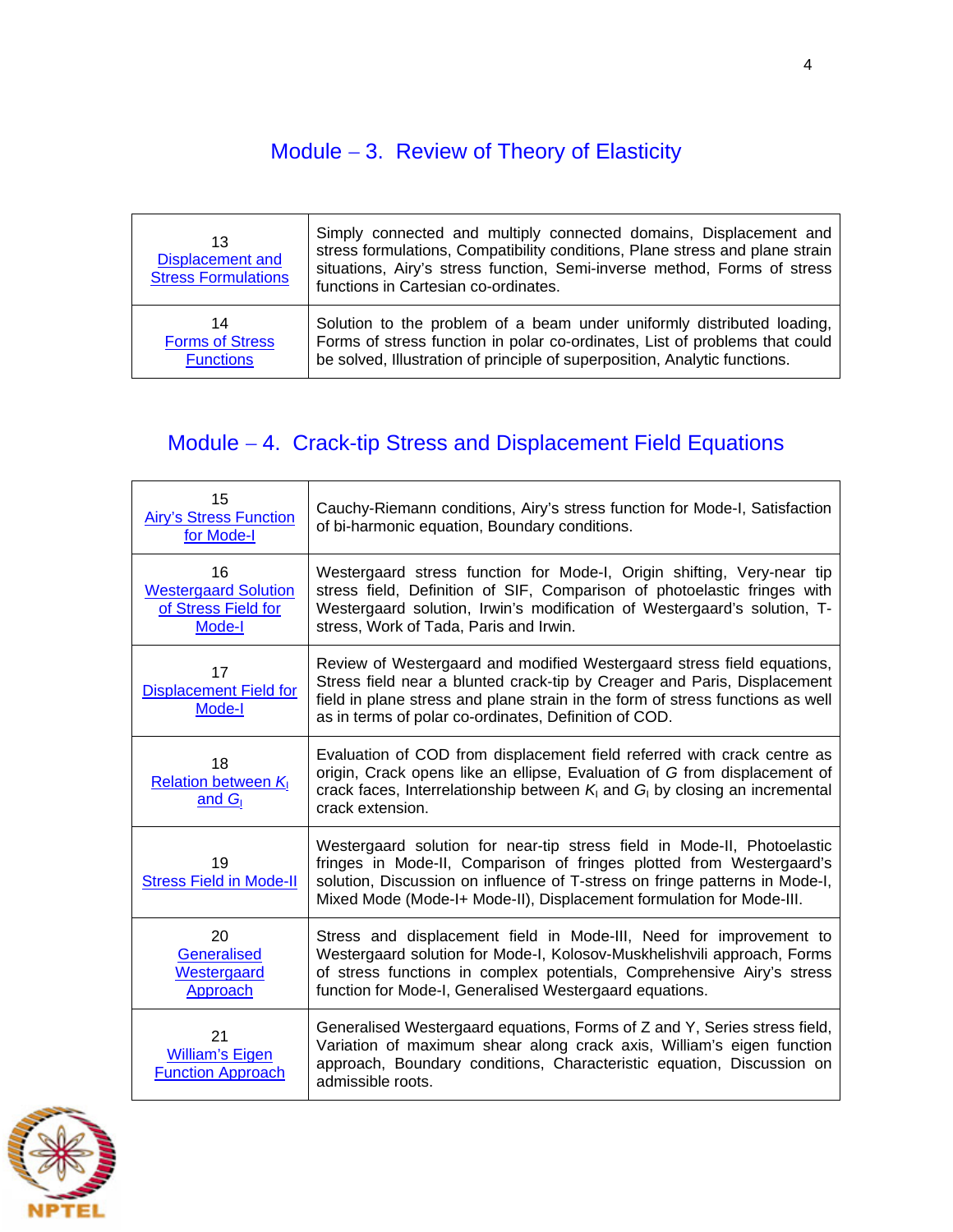| 22<br><b>Multi-parameter Stress</b><br><b>Field Equations</b> | Stress function $\phi$ as a series solution, William's singular solution and six<br>term series solution of stress field, Airy's stress function for Generalised<br>Westergaard Mode-II situation, Series solution of stress field by Atluri and<br>Kobayashi, Photoelastic and holographic fringe patterns for Mode-I. |
|---------------------------------------------------------------|-------------------------------------------------------------------------------------------------------------------------------------------------------------------------------------------------------------------------------------------------------------------------------------------------------------------------|
| 23                                                            | Multi-parameter stress field equations, Equivalence of them, Photoelastic                                                                                                                                                                                                                                               |
| <b>Validation of Multi-</b>                                   | and holographic fringe patterns for Mode-I and combination of Mode-I and                                                                                                                                                                                                                                                |
| parameter Field                                               | Mode-II, Multi-parameter displacement field equations, Multi-parameter                                                                                                                                                                                                                                                  |
| <b>Equations</b>                                              | displacement fringe field, Evaluation of SIF for various geometries.                                                                                                                                                                                                                                                    |

### Module  $-5$ . Discussion Session  $-1$

| 24<br><b>Discussion Session-I</b> | A few questions from the course raised by the students were answered.<br>The list of questions is available as a .pdf file from the Downloadable<br>section. |
|-----------------------------------|--------------------------------------------------------------------------------------------------------------------------------------------------------------|
|-----------------------------------|--------------------------------------------------------------------------------------------------------------------------------------------------------------|

### Module - 6. SIF's, Modeling of Plastic Zone, Fracture Toughness **Testing**

| Lecture                                                         | <b>Concepts Covered</b>                                                                                                                                                                                                                                                                                                                                                                                           |
|-----------------------------------------------------------------|-------------------------------------------------------------------------------------------------------------------------------------------------------------------------------------------------------------------------------------------------------------------------------------------------------------------------------------------------------------------------------------------------------------------|
| 25<br><b>Evaluation of SIF for</b><br><b>Various Geometries</b> | Evaluation of SIF from stress functions using the mathematical definition:<br>Crack faces loaded with concentrated load, Symmetric load and<br>asymmetric load, SIF for collinear cracks evenly spaced, SIF for finite<br>strips.                                                                                                                                                                                 |
| 26<br><b>SIF for Embedded</b><br><b>Cracks</b>                  | Verification of class experiment on multiple cracks, SIF by method of<br>superposition, SIF for embedded circular flaw, SIF for embedded elliptical<br>flaw, Parametric representation, Extension of the result to non-elliptical<br>embedded flaws, Modeling of surface flaws.                                                                                                                                   |
| 27<br><b>SIF for Surface Cracks</b>                             | Idealisation of surface cracks, Irwin's approach for SIF of a surface crack,<br>Leak before break - possibility, Plastic zone correction, Flaw shape<br>parameter, Front-free surface correction, SIF for corner cracks, Direct<br>analysis of surface cracks, Empirical relations of Newman and Raju.                                                                                                            |
| 28<br><b>Modeling of Plastic</b><br><b>Deformation</b>          | Empirical relations of Newman and Raju – continued, Triaxiality at the<br>crack-tip – pictorial explanation, Selection of fracture toughness for various<br>types of cracks, Insights of SIF for various cracks, Principal stresses at the<br>crack-tip, Triaxiality - mathematical definition, Simplistic model to get<br>plastic zone length and shape for Mode-I using Tresca and von Mises<br>yield criteria. |
| 29<br><b>Irwin's Model</b>                                      | Approximate plastic zone shapes in plane strain and plane stress for<br>Mode-I and Mode-II loadings, plastic zone shape in Mode-III, Accounting<br>for redistribution of load, Irwin's model, Plastic zone length in plane stress<br>and plane strain, Small scale yielding approximations, Motivation of<br>Dugdale model.                                                                                       |

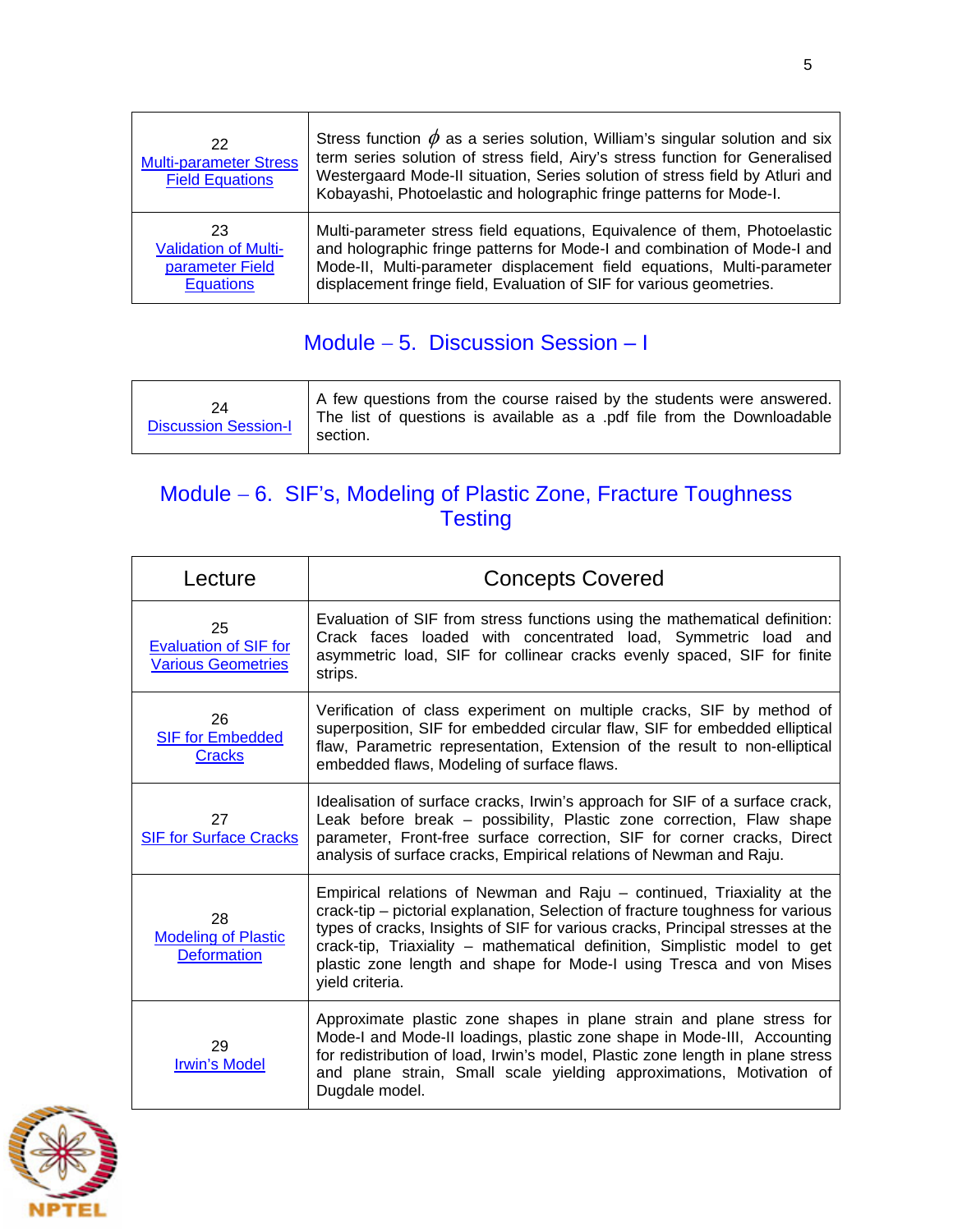| 30<br><b>Dugdale Model</b>                                     | Dugdale model, Experimental result of Hahn and Rosenfield, Plastic zone<br>lengths and correction to crack lengths - summary, Plasticity corrected<br>SIF, Variation of plastic zone shape over the thickness of the specimen,<br>Slip planes in plane strain and plane stress, Transition of plane strain to<br>plane stress along the length of the specimen.                                                                                       |
|----------------------------------------------------------------|-------------------------------------------------------------------------------------------------------------------------------------------------------------------------------------------------------------------------------------------------------------------------------------------------------------------------------------------------------------------------------------------------------------------------------------------------------|
| 31<br><b>Fracture Toughness</b><br><b>Testing</b>              | Variation of plastic zone over the thickness, Slip planes in plane strain and<br>plane stress, Experimental evidence, Minimum thickness for fracture<br>toughness specimen based on plastic zone, Fracture testing - early<br>attempts, Fracture toughness as a function of specimen thickness,<br>Requirements of the test, Candidate fracture toughness, Compact tension<br>and three point bend specimens, Chevron notch – visualization exercise. |
| 32<br><b>Plane Strain Fracture</b><br><b>Toughness Testing</b> | Specimens for the test, Constraints on specimen dimensions, Chevron<br>notch, Fatigue pre-cracking restrictions, Experimental procedure,<br>Measurement of load, Measurement and acceptance criteria of crack<br>length, Selection of specimen from stock, Some important standards and<br>practices: E399-06, B 645-07, E 1820-99, and E 1823-96.                                                                                                    |
| 33<br><b>Plane Stress Fracture</b><br><b>Toughness Testing</b> | Material anisotropy in fracture toughness testing, Fracture toughness<br>values for selected materials, Plane stress fracture toughness testing,<br>Anti-buckling guide, Influence of panel width, Stable fracture followed by<br>catastrophic fracture, Residual strength diagram, Apparent toughness,<br>Feddersen's approach, Experimental validation, Conventional fatigue test,<br>Questions to be answered in fracture mechanics.               |

## Module - 7. Crack Initiation and Life Estimation

| Lecture                                       | <b>Concepts Covered</b>                                                                                                                                                                                                                                                                                                                                              |
|-----------------------------------------------|----------------------------------------------------------------------------------------------------------------------------------------------------------------------------------------------------------------------------------------------------------------------------------------------------------------------------------------------------------------------|
| 34<br>Paris Law and<br><b>Sigmoidal Curve</b> | Lacuna of fatigue test, Crack growth curve, Paris law, Validation of Paris<br>law, Threshold stress intensity factor, Definition of stress ratio, Sigmoidal<br>curve: Region I, Region II and Region III, Donahue Law, Forman Law,<br>Complete Sigmoidal curve, Mean stress influence and environmental<br>effects on crack growth rate.                             |
| 35<br><b>Crack Closure</b>                    | Review of Paris law, Crack closure: Designer's approach, Empirical<br>relations of $\Delta K_{\text{eff}}$ , Current focus. Residual stress ahead of a crack in a<br>cycle, Plasticity induced crack closure, Plastic wake, Different crack<br>closure types: Phase deformation induced, Oxide induced, Roughness<br>induced. Influence of overload on crack growth. |
| 36<br><b>Crack Growth Models</b>              | Residual stress in a cycle, Influence of overload on crack growth,<br>Wheeler's model, Issues on fatigue crack growth calculations, NASGRO,<br>AFGROW, Summary of empirical fatigue crack growth models, Crack<br>initiation, Intrusion and extrusion, Evidence of slip bands.                                                                                       |

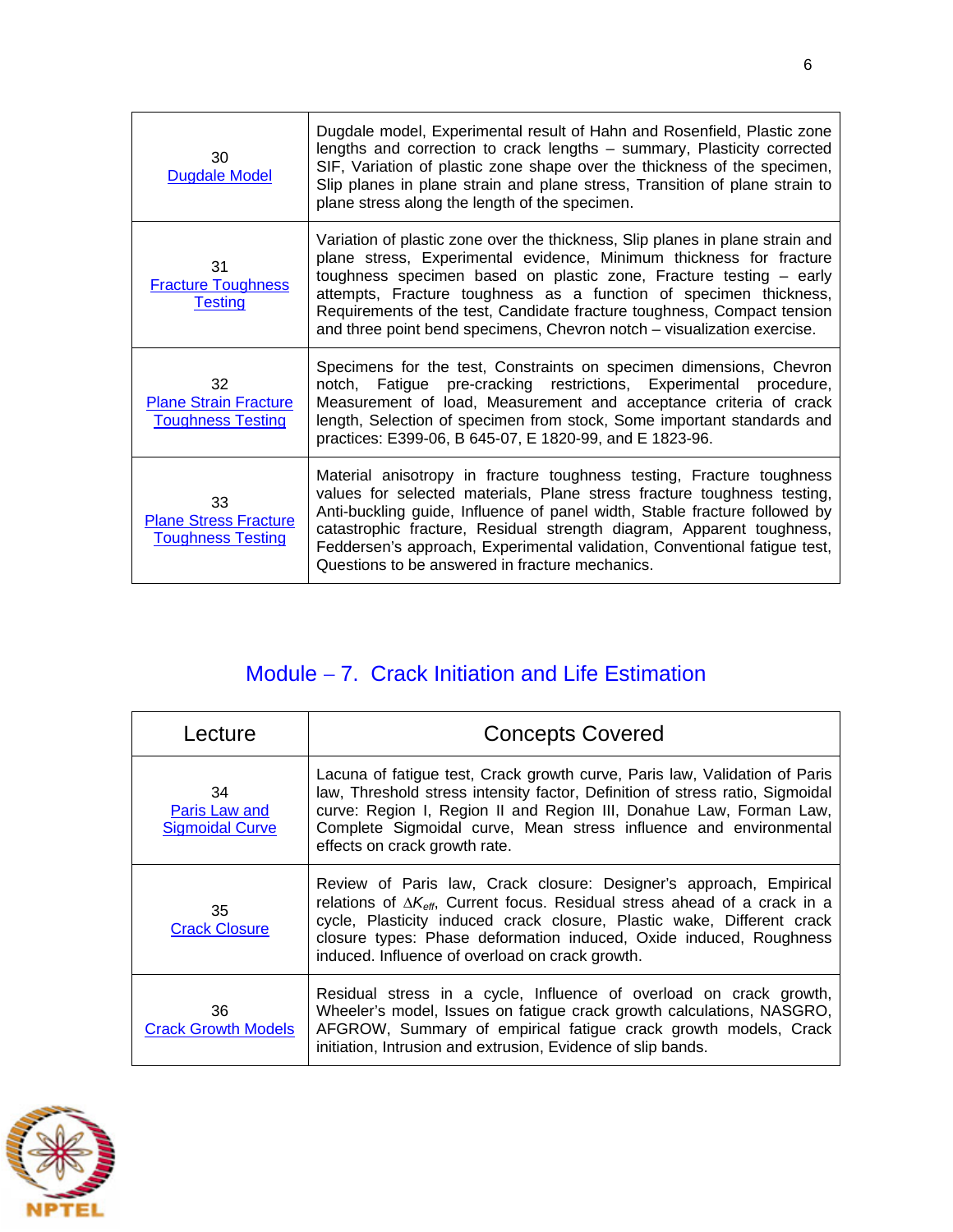#### Module  $-8$ . Advanced Topics

| 37<br>J-Integral                                             | Eshelby's line integrals, J-integral, Path independence of J-integral,<br>Analytical evaluation of J-integral for the DCB specimen, Graphical<br>interpretation of J, Importance of strain history in elasto-plastic analysis,<br>Extension of NLEFM to EPFM, Proportional loading.                                                                                                                                               |
|--------------------------------------------------------------|-----------------------------------------------------------------------------------------------------------------------------------------------------------------------------------------------------------------------------------------------------------------------------------------------------------------------------------------------------------------------------------------------------------------------------------|
| 38<br><b>HRR Field and CTOD</b>                              | Review of elasto-plastic material behaviour, J as stress intensity<br>parameter, Cherepanov-HRR field, J-Q approach, Limitation of HRR field,<br>Work of Begley and Landes, Application areas of EPFM, CTOD: Definition,<br>Estimation of CTOD from: Irwin's result; Dugdale's work, J and CTOD,<br>Interrelationship between fracture parameters.                                                                                |
| 39<br><b>FAD and Mixed Mode</b><br><b>Fracture</b>           | Relationship between J and CTOD, COD design curve, Failure<br>Assessment Diagram (FAD): Motivation, Historical development, FAD<br>curve definition, Definition of $Kr$ and $Lr$ . Mixed mode fracture: Self-similar<br>crack growth, Crack growth direction in Mode II, Criteria based on energy<br>release rate, Maximum tangential stress criterion, Calculation of crack<br>growth angle, Condition for fracture instability. |
| 40<br><b>Crack Arrest and</b><br><b>Repair Methodologies</b> | Mixed-mode fracture continued, Strain energy density criterion,<br>Comparison of crack growth and critical value of $K_{\parallel}$ by MTS and SED,<br>Experimental work of Wu, Empirical relations in mixed-mode fracture,<br>Crack arrest principle, Use of patches, Photoelastic demonstration of<br>usefulness of a patch, Hole drilling to delay crack re-initiation, Self healing<br>polymers, Metallic stitching.          |

#### Module - 9. Discussion Session - II

| $\frac{1}{2}$ Downloadable section. |  | A few questions raised by the students from the whole course were<br>I discussed. The list of questions is available as a .pdf file from the |
|-------------------------------------|--|----------------------------------------------------------------------------------------------------------------------------------------------|
|-------------------------------------|--|----------------------------------------------------------------------------------------------------------------------------------------------|

**Please Note** The naming of each lecture indicates only the major thrust in that lecture.

#### **Guideline to use the Lectures:**

Please note that these are lectures given in a regular class in which students were taking notes. They are not seminars – where you try to get the basic idea and one just listens to them may be take down some short notes. The listeners are advised to take down their own notes from the lectures. If necessary use the pause option. The media player also allows one to either increase the speed or decrease the speed of content delivery as well. Use these features effectively to get the maximum benefit from the lectures.